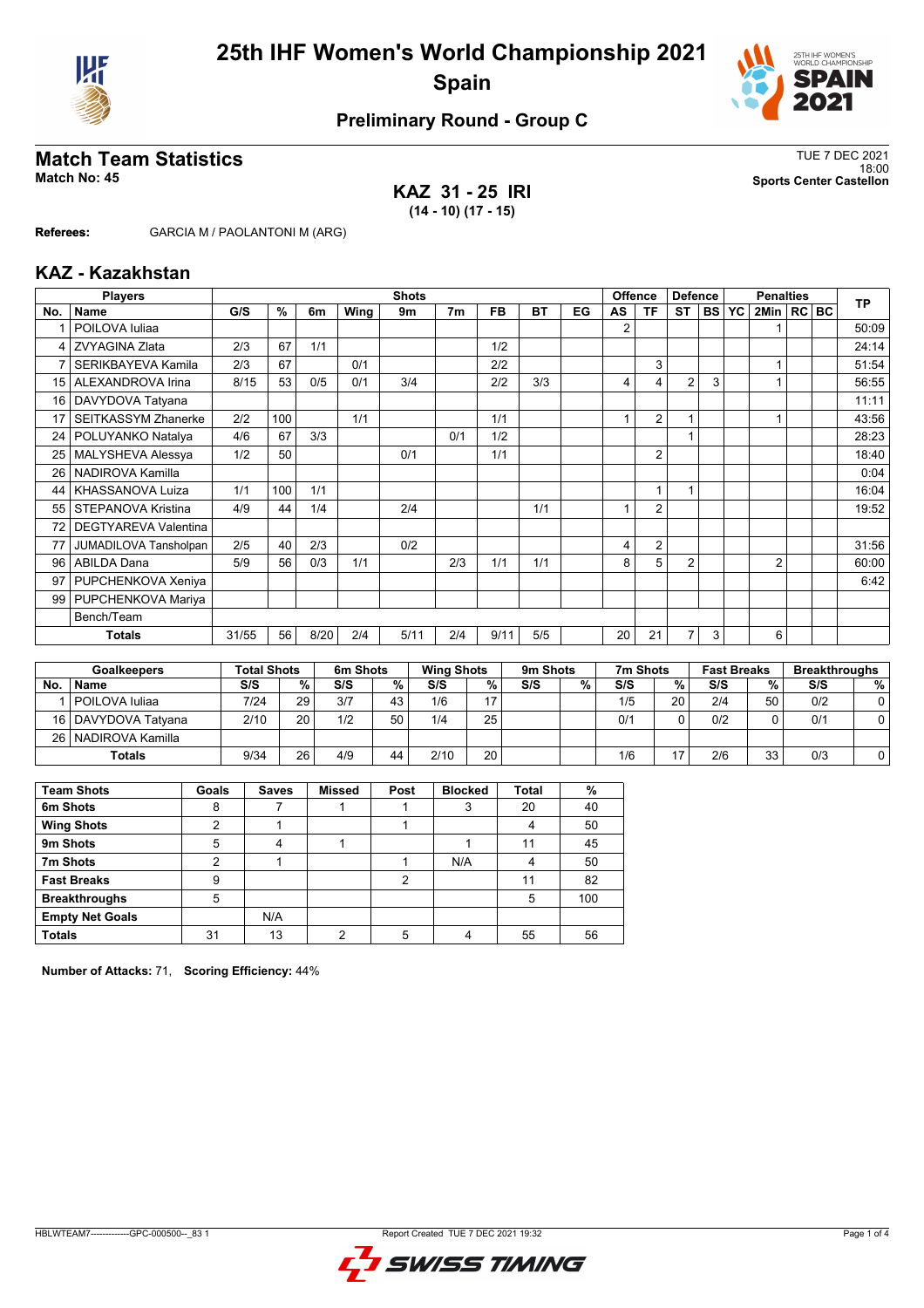

## **25th IHF Women's World Championship 2021 Spain**



### **Preliminary Round - Group C**

## **Match Team Statistics** TUE 7 DEC 2021

18:00 **Match No: 45 Sports Center Castellon**

**Players**

**KAZ 31 - 25 IRI (14 - 10) (17 - 15)**

**Referees:** GARCIA M / PAOLANTONI M (ARG)

#### **KAZ - Kazakhstan**

#### **Shots Distribution**

| Goals / Shots |                      |                                  |                                   |               |            |                                |
|---------------|----------------------|----------------------------------|-----------------------------------|---------------|------------|--------------------------------|
| 1 POILOVA I   | 4 ZVYAGINA Z         | 7 SERIKBAYEVA K 15 ALEXANDROVA I |                                   | 16 DAVYDOVA T |            | 17 SEITKASSYM Z 24 POLUYANKO N |
|               |                      | 1/1                              | 2/2<br>2/3                        | 1/1           | 1/1<br>1/1 | 4/4                            |
|               | $1/1$ $\blacksquare$ | 1/1                              | $\blacksquare$ $\blacksquare$ 1/1 |               |            |                                |
|               | 1/1                  |                                  | $\blacksquare$ 1/3                | 1/2           |            |                                |
|               | 1-Post               | 1-Post                           | 1-Missed 1-Post                   | 1-Blocked     |            | 2-Post                         |

| 26 NADIROVA K<br>25 MALYSHEVA A | 44 KHASSANOVA L | 55 STEPANOVA K                             | <b>72 DEGTYAREVA V</b> | ' JUMADII OVA T | 96 ABILDA D                  |  |  |  |
|---------------------------------|-----------------|--------------------------------------------|------------------------|-----------------|------------------------------|--|--|--|
|                                 |                 | $\sim$<br><i>A 1 A</i><br>212              |                        | <i>A 1 A</i>    | 3/3<br>1/1<br>$\overline{A}$ |  |  |  |
| 0/1                             |                 | 0/1                                        | - 8 8                  | 0/1             |                              |  |  |  |
| 1/1                             | 1/1             | $1/2$ $\blacksquare$<br>$\blacksquare$ 0/1 |                        |                 | 0/2                          |  |  |  |

1-Blocked

| 97 PUPCHENKOVA X 99 PUPCHENKOVA M |  |  |  |  |  |  |  |  |
|-----------------------------------|--|--|--|--|--|--|--|--|
|                                   |  |  |  |  |  |  |  |  |

**Team** Goals / Shots



# Saves / Shots

1-Blocked

1-Missed 1-Blocked

| 0/2 | 3/4 | 1/5 |
|-----|-----|-----|
| 0/4 | 1/1 | 1/3 |
| 3/8 | 0/1 | 0/6 |

| 1 POILOVA I          |                  |     |
|----------------------|------------------|-----|
| 0/1                  | $\overline{2}/3$ | 1/3 |
| 0/3                  |                  | 1/3 |
| 3/6                  |                  | 0/5 |
| <b>16 DAVYDOVA T</b> |                  |     |
|                      |                  |     |

| 0/1                    | __________<br>1/1 | 0/2 |
|------------------------|-------------------|-----|
| 0/1                    | 1/1               |     |
| 0/2                    | 0/1               | 0/1 |
| <b>26 NIADIDOVIA K</b> |                   |     |

| 26 NADIROVA K |  |  |  |  |  |  |  |  |  |  |  |  |
|---------------|--|--|--|--|--|--|--|--|--|--|--|--|
|               |  |  |  |  |  |  |  |  |  |  |  |  |
|               |  |  |  |  |  |  |  |  |  |  |  |  |
|               |  |  |  |  |  |  |  |  |  |  |  |  |
|               |  |  |  |  |  |  |  |  |  |  |  |  |
|               |  |  |  |  |  |  |  |  |  |  |  |  |

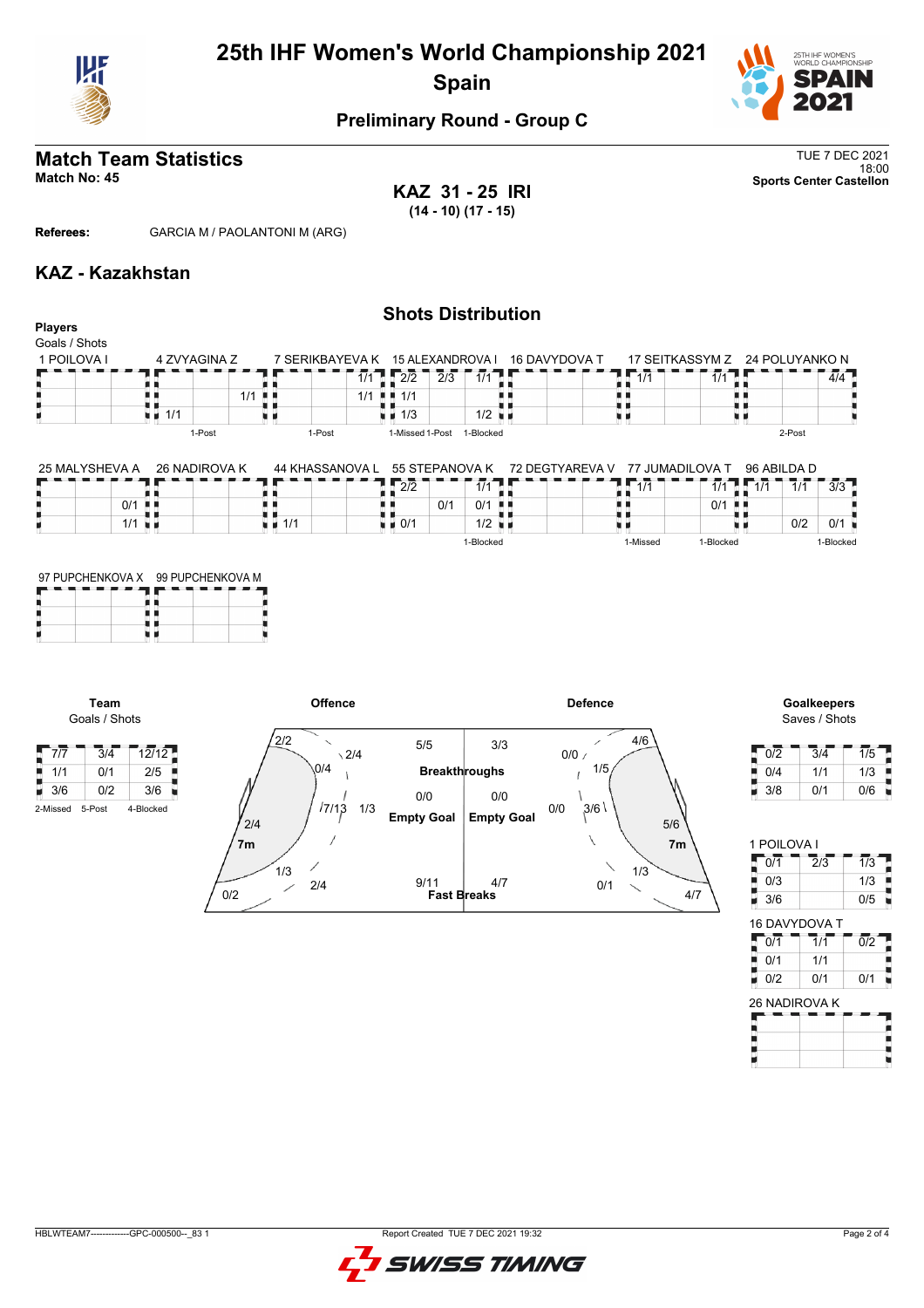



### **Preliminary Round - Group C**

## **Match Team Statistics** TUE 7 DEC 2021

**KAZ 31 - 25 IRI (14 - 10) (17 - 15)**

18:00 **Match No: 45 Sports Center Castellon**

**Referees:** GARCIA M / PAOLANTONI M (ARG)

#### **IRI - Islamic Republic Of Iran**

|                 | <b>Players</b>              | <b>Shots</b> |             |      |      |     |                |           |           |    |    | <b>Offence</b><br><b>Defence</b> |                |           | <b>Penalties</b> |              |  |  | <b>TP</b> |
|-----------------|-----------------------------|--------------|-------------|------|------|-----|----------------|-----------|-----------|----|----|----------------------------------|----------------|-----------|------------------|--------------|--|--|-----------|
| No.             | <b>Name</b>                 | G/S          | %           | 6m   | Wing | 9m  | 7 <sub>m</sub> | <b>FB</b> | <b>BT</b> | EG | AS | ΤF                               | <b>ST</b>      | <b>BS</b> | <b>YC</b>        | 2Min   RC BC |  |  |           |
| $\overline{7}$  | YOUSEFI Maryam              | 5/9          | 56          | 2/6  |      |     |                |           | 3/3       |    | 7  | 4                                |                | 3         |                  |              |  |  | 35:23     |
| 8               | <b>ABBASI Nouriyeh</b>      | 0/1          | $\mathbf 0$ |      | 0/1  |     |                |           |           |    |    |                                  |                |           |                  |              |  |  | 25:47     |
| 9               | NOROUZI KHORZOUGHO Hadiseh  | 1/3          | 33          | 0/1  | 1/2  |     |                |           |           |    |    |                                  |                |           |                  |              |  |  | 31:39     |
| 10 <sup>1</sup> | SHAHSAVARI Atieh            | 1/1          | 100         | 1/1  |      |     |                |           |           |    | 1  |                                  |                |           |                  | 2            |  |  | 23:56     |
| 11              | <b>ZARE Shima</b>           | 0/1          | $\Omega$    | 0/1  |      |     |                |           |           |    |    |                                  |                |           |                  |              |  |  | 26:36     |
| 12 <sup>2</sup> | KHALILI BEHFAR Fatemeh      |              |             |      |      |     |                |           |           |    |    |                                  |                |           |                  |              |  |  | 37:18     |
| 13              | <b>BAPIRI Shaghayegh</b>    |              |             |      |      |     |                |           |           |    |    | 3                                |                |           |                  |              |  |  | 16:16     |
| 17              | VATANPARAST TOOTOONSIZ Mina | 1/3          | 33          | 1/2  |      | 0/1 |                |           |           |    | 3  | 6                                |                |           |                  |              |  |  | 39:46     |
| 18              | <b>BAZRAFKAN Zeinab</b>     |              |             |      |      |     |                |           |           |    |    |                                  |                |           |                  |              |  |  | 4:21      |
| 20              | <b>EIZADGASHT Bahar</b>     | 5/7          | 71          |      | 2/3  |     | 1/1            | 2/3       |           |    |    | $\overline{2}$                   |                |           |                  |              |  |  | 28:21     |
| 22              | <b>LAK Haniyeh</b>          |              |             |      |      |     |                |           |           |    |    |                                  |                |           |                  |              |  |  | 18:21     |
| 24              | <b>KARIMI Haniyeh</b>       | 1/2          | 50          |      |      |     |                | 1/2       |           |    |    | 2                                |                |           |                  |              |  |  | 19:28     |
| 26              | <b>BIDADABDEGAH Soona</b>   | 1/2          | 50          | 0/1  | 1/1  |     |                |           |           |    |    | $\overline{2}$                   |                |           |                  |              |  |  | 29:40     |
| 27              | <b>KIYANIARA Arezou</b>     | 6/10         | 60          | 1/2  | 4/6  |     | 1/1            | 0/1       |           |    |    | 5                                |                |           |                  |              |  |  | 50:32     |
| 64              | ZENDEHBOUDI Negar           |              |             |      |      |     |                |           |           |    |    |                                  |                |           |                  |              |  |  | 1:25      |
| 78              | <b>GHASEMI Elnaz</b>        | 4/5          | 80          |      |      |     | 3/4            | 1/1       |           |    |    |                                  |                |           |                  |              |  |  | 31:11     |
| Bench/Team      |                             |              |             |      |      |     |                |           |           |    |    |                                  |                |           |                  |              |  |  |           |
|                 | <b>Totals</b>               | 25/44        | 57          | 5/14 | 8/13 | 0/1 | 5/6            | 4/7       | 3/3       |    | 16 | 28                               | $\overline{2}$ | 4         |                  | 4            |  |  |           |

|                  | <b>Goalkeepers</b>          |       | <b>Total Shots</b> |      | 6m Shots |     | <b>Wing Shots</b> |     | 9m Shots |     | 7m Shots |     | <b>Fast Breaks</b> | <b>Breakthroughs</b> |   |     |   |
|------------------|-----------------------------|-------|--------------------|------|----------|-----|-------------------|-----|----------|-----|----------|-----|--------------------|----------------------|---|-----|---|
| <b>No</b>        | <b>Name</b>                 | S/S   | %                  | S/S  | %        | S/S | %                 | S/S | %        | S/S | %        |     |                    |                      | % | S/S | % |
|                  | 12   KHALILI BEHFAR Fatemeh | 5/25  | 20                 | 3/8  | 38       | 0/2 |                   | 2/6 | 33       | 0/1 |          | 0/5 |                    | 0/3                  |   |     |   |
|                  | 18 BAZRAFKAN Zeinab         | 1/5   | 20                 |      |          |     |                   | 1/2 | 50       | 0/1 |          | 0/2 |                    |                      |   |     |   |
| 22   LAK Haniveh |                             | 7/14  | 50                 | 4/7  | 57       | 1/1 | 100               | 1/1 | 100      | 1/1 | 100      | 0/2 |                    | 0/2                  |   |     |   |
| <b>Totals</b>    |                             | 13/44 | 30                 | 7/15 | 47       | 1/3 | 33                | 4/9 | 44       | 1/3 | 33       | 0/9 |                    | 0/5                  |   |     |   |

| <b>Team Shots</b>      | Goals | <b>Saves</b> | <b>Missed</b> | Post | <b>Blocked</b> | <b>Total</b> | %   |
|------------------------|-------|--------------|---------------|------|----------------|--------------|-----|
| 6m Shots               | 5     | 4            | າ             |      |                | 14           | 36  |
| <b>Wing Shots</b>      | 8     | 2            | 2             |      |                | 13           | 62  |
| 9m Shots               |       |              |               |      |                |              |     |
| 7m Shots               | 5     |              |               |      | N/A            | 6            | 83  |
| <b>Fast Breaks</b>     | 4     | 2            |               |      |                |              | 57  |
| <b>Breakthroughs</b>   | 3     |              |               |      |                | 3            | 100 |
| <b>Empty Net Goals</b> |       | N/A          |               |      |                |              |     |
| <b>Totals</b>          | 25    | 9            |               | 3    | 3              | 44           | 57  |

**Number of Attacks:** 67, **Scoring Efficiency:** 37%